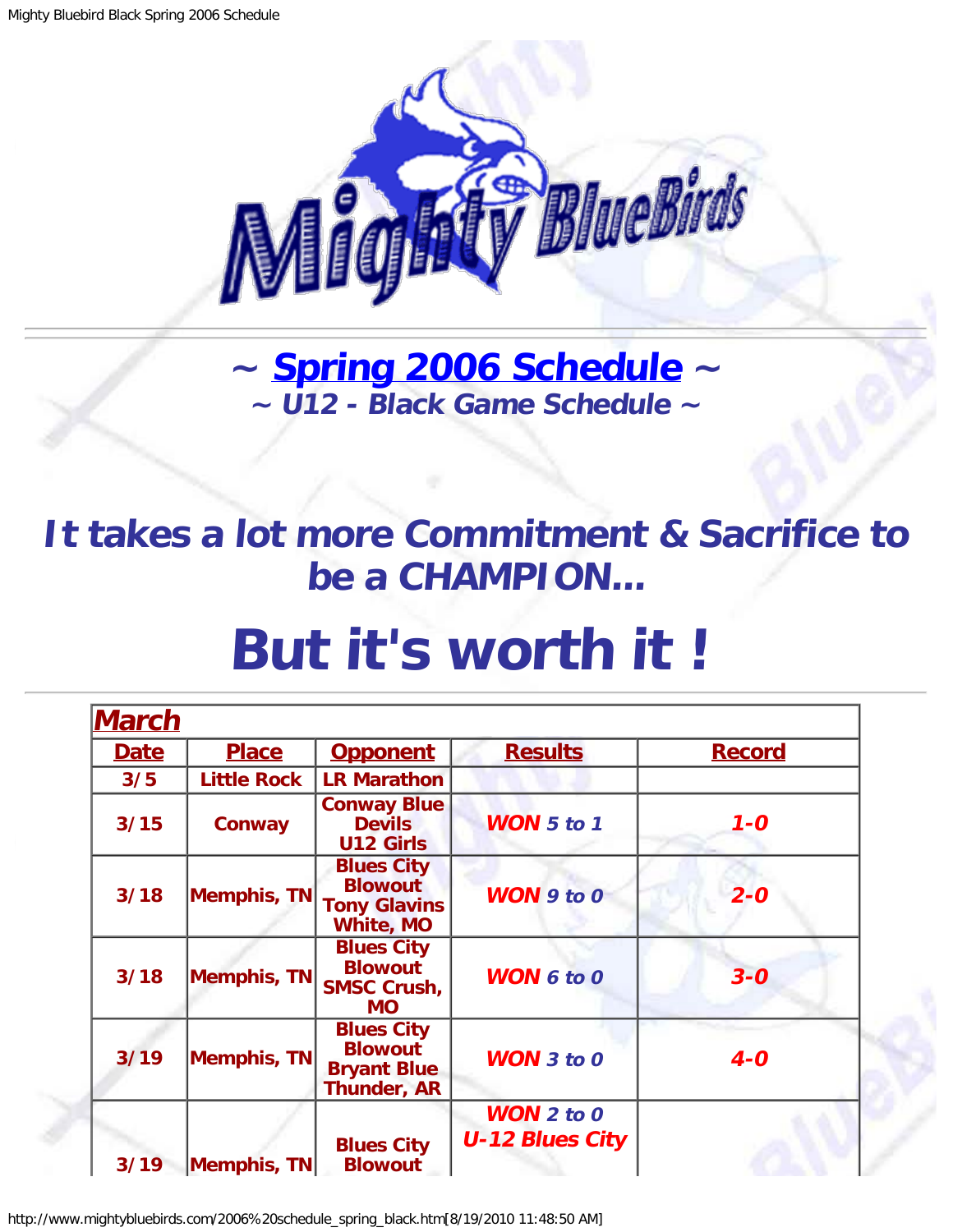|      |                                   | <b>LRFC Blue</b>                     | <b>Blowout</b><br><b>Tournament</b><br><b>Champions</b> | 5-O     |
|------|-----------------------------------|--------------------------------------|---------------------------------------------------------|---------|
| 3/21 | <b>Bluebird</b><br><b>Country</b> | <b>ASC Heat '94  </b><br><b>Boys</b> | Lost 3 to 1                                             | $5 - 1$ |

<span id="page-1-0"></span>

| <u>April</u> |                                   |                                                                                                                                |                       |               |  |
|--------------|-----------------------------------|--------------------------------------------------------------------------------------------------------------------------------|-----------------------|---------------|--|
| <b>Date</b>  | <b>Place</b>                      | <b>Opponent</b>                                                                                                                | <b>Results</b>        | <b>Record</b> |  |
| 4/8          | <b>Nashville, TN</b>              | <b>TNFC Spring</b><br><b>Classic</b><br><b>North River</b><br>Chattanooga<br>(Assault) NRSA<br>(TN)                            | Tie 4 to 4            | $5 - 1 - 1$   |  |
| 4/8          | <b>Nashville, TN</b>              | <b>TNFC Spring</b><br><b>Classic</b><br><b>TNFC '94 Girls</b><br>White (TN)                                                    | <b>WON</b> $7$ to $0$ | $6 - 1 - 1$   |  |
| 4/9          | <b>Nashville, TN</b>              | <b>TNFC Spring</b><br><b>Classic</b><br><b>Tennessee Futbol</b><br>'94 Girls Blue (TN)                                         | Tie 1 to 1            | $6 - 1 - 2$   |  |
| 4/18         | <b>Bluebird</b><br><b>Country</b> | <b>LRFC '92 U14 Girls</b>                                                                                                      | <b>WON</b> $1$ to $0$ | $7 - 1 - 2$   |  |
| 4/21         | <b>Bluebird</b><br><b>Country</b> | <b>ASC Heat Boys '94</b>                                                                                                       | Tie 0 to 0            | $7 - 1 - 3$   |  |
| 4/22         | <b>Brentwood, TN</b>              | <b>Adidas Women's</b><br><b>Invitational 2006</b><br><b>Ohio Elite U-12</b><br><b>Ohio Elite Soccer</b><br><b>Academy (OH)</b> | $WON$ 2 to 0          | $8 - 1 - 3$   |  |
| 4/22         | <b>Brentwood, TN</b>              | <b>Adidas Women's</b><br><b>Invitational 2006</b><br><b>Eclipse Select 93-</b><br>94 (IL)                                      | Lost 1 to 0           | $8 - 2 - 3$   |  |
| 4/23         | <b>Brentwood, TN</b>              | <b>Adidas Women's</b><br><b>Invitational 2006</b><br><b>Brentwood Power</b><br>(TN)                                            | Lost 1 to 0           | $8 - 3 - 3$   |  |
| 4/29         | <b>Memphis, TN</b>                | <b>Soccer Elite Grrrls</b><br><b>Edmond Soccer</b><br>Club, '94 (OK)                                                           | <b>WON</b> 5 to 4     | $9 - 3 - 3$   |  |
| 4/29         | <b>Memphis, TN</b>                | <b>Soccer Elite Grrrls</b><br><b>GYSO Greenwood</b><br>Lasers (MS)                                                             | <b>WON</b> $2$ to $0$ | $10 - 3 - 3$  |  |
| 4/30         | <b>Memphis, TN</b>                | <b>Soccer Elite Grrrls</b><br><b>Semi Final</b><br><b>Conway Blue Devils</b>                                                   | <b>WON</b> $3$ to $0$ | $11 - 3 - 3$  |  |
| 4/30         | <b>Memphis, TN</b>                | <b>Soccer Elite Grrrls</b><br><b>Final</b>                                                                                     | Lost 1 to 2           |               |  |

http://www.mightybluebirds.com/2006%20schedule\_spring\_black.htm[8/19/2010 11:48:50 AM]